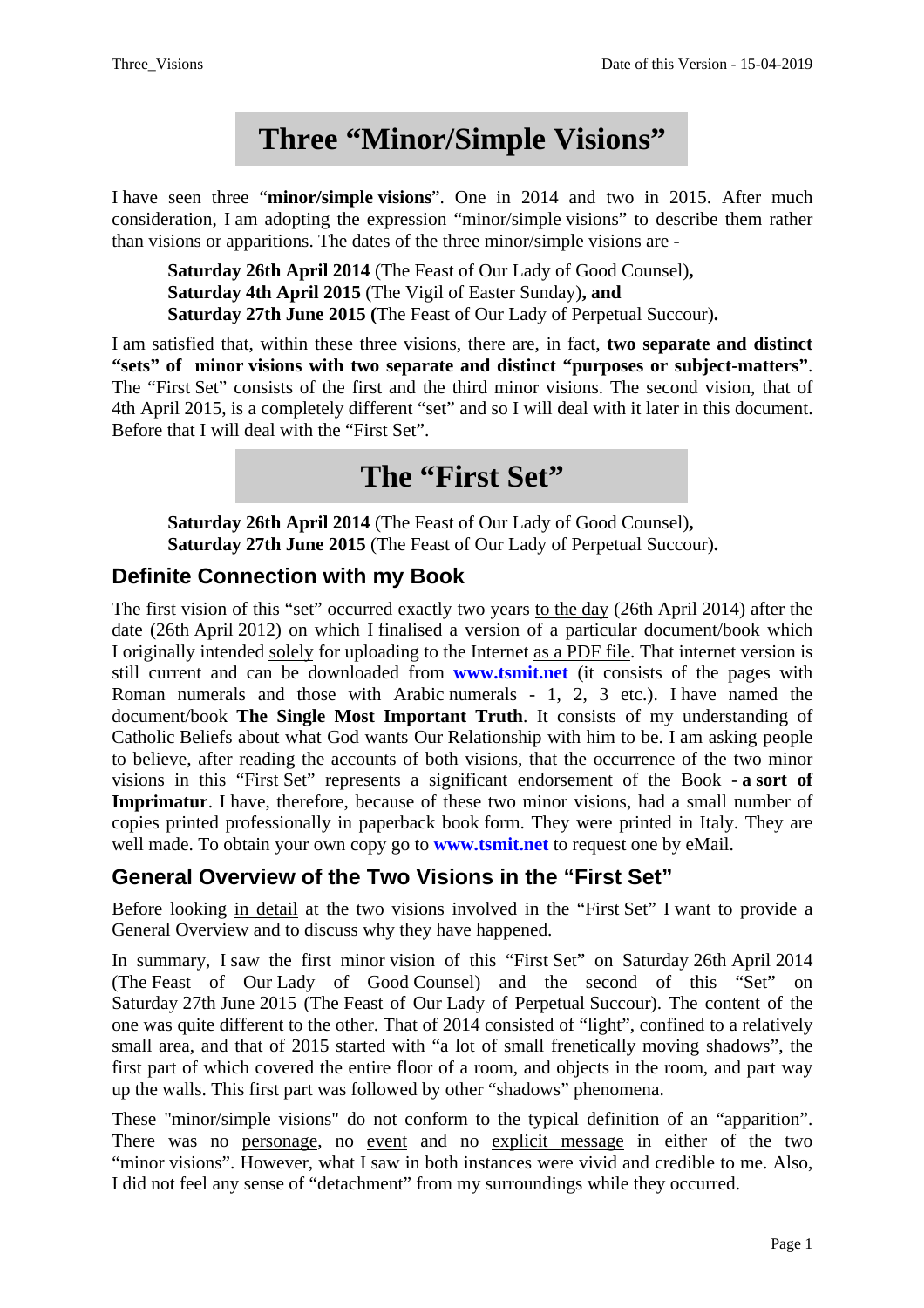I have been wanting to avoid suggesting "supernatural looking" for the first and "demonic looking" for the second. But that **is** how I perceive them.

### **Why they happened**

#### **Connection between (a) my Book and (b) Two Famous Images of Our Lady and Jesus**

Both of the Feasts involved have associated with them very famous Images of Our Lady and Jesus. It is my belief that **both of these Images** have strong associations with my Book through the date 26th April.

- (i) On 26th April each year the Universal Church commemorates the Appearance, in 1467, of the painted Image now known as Our Lady of Good Counsel on a wall in a partially re-constructed Church of that name in Genazzano, Italy, a church of the Augustinian Order.
- (ii) On 26th April 1866 the Icon ("ikon" is Greek for image) of Our Lady of Perpetual Succour was ceremoniously transferred, in Rome, from the Augustinian Order to the Redemptorist Order.

(I have included **Special Notes** on Page 7 to explain in more detail what I mean about this connection).

Now to deal with the First Vision of the "First Set" (the first overall) -

#### **Saturday 26th April 2014, - during the 7.30pm Vigil Mass Feast of Our Lady of Good Counsel Colours Appeared Hovering Over a Page of a Mass Leaflet**

I had never, prior to this first minor vision, seen anything that I could describe as a "vision" or a "supernatural" experience nor anything that could even be confused with such.

A sequence of three-dimensional "colours" appeared, in a somewhat rapid but distinctly observable sequence, hovering over a particular page of the Mass leaflet that I was holding, during the reading of the **Nicene Creed**. This happened during the 7.30pm Vigil Mass on Saturday 26th April 2014 in the Church of the Nativity, Beaumont, Dublin. The duration of this "colours" episode could have been about twenty seconds but not more than thirty seconds **<sup>1</sup>** [.](#page-1-0)

It started during the reading of the Nicene Creed at the point where the following was being read -

#### **"and by the Holy Spirit was incarnate of the Virgin Mary and became man."**

- The page of the Mass leaflet, which I was holding in my left hand, seemed to brighten and then appeared to change to a bright very pale yellow. The yellow colour did not extend beyond the area of the page.
- *I was totally surprised and distracted by this and initially thought that it was something to do with the new lighting in the recently refurbished Church.*
- The colour that I was seeing then changed to a bright very pale orange.
- Then it changed to a somewhat dull, brownish red. (It reminds me of the colour of dried blood on white material or paper.)
- At this point I angled the page somewhat to my left (thinking that this might reveal a light source). As I did this, the colour changed to a brilliant, almost luminous, very pale scarlet or vermilion. The area of colour definitely did not extend beyond the now reduced area

 $\overline{a}$ 

<span id="page-1-0"></span><sup>&</sup>lt;sup>1</sup> My perception, at the time, was of a shorter period of time - about ten to fifteen seconds.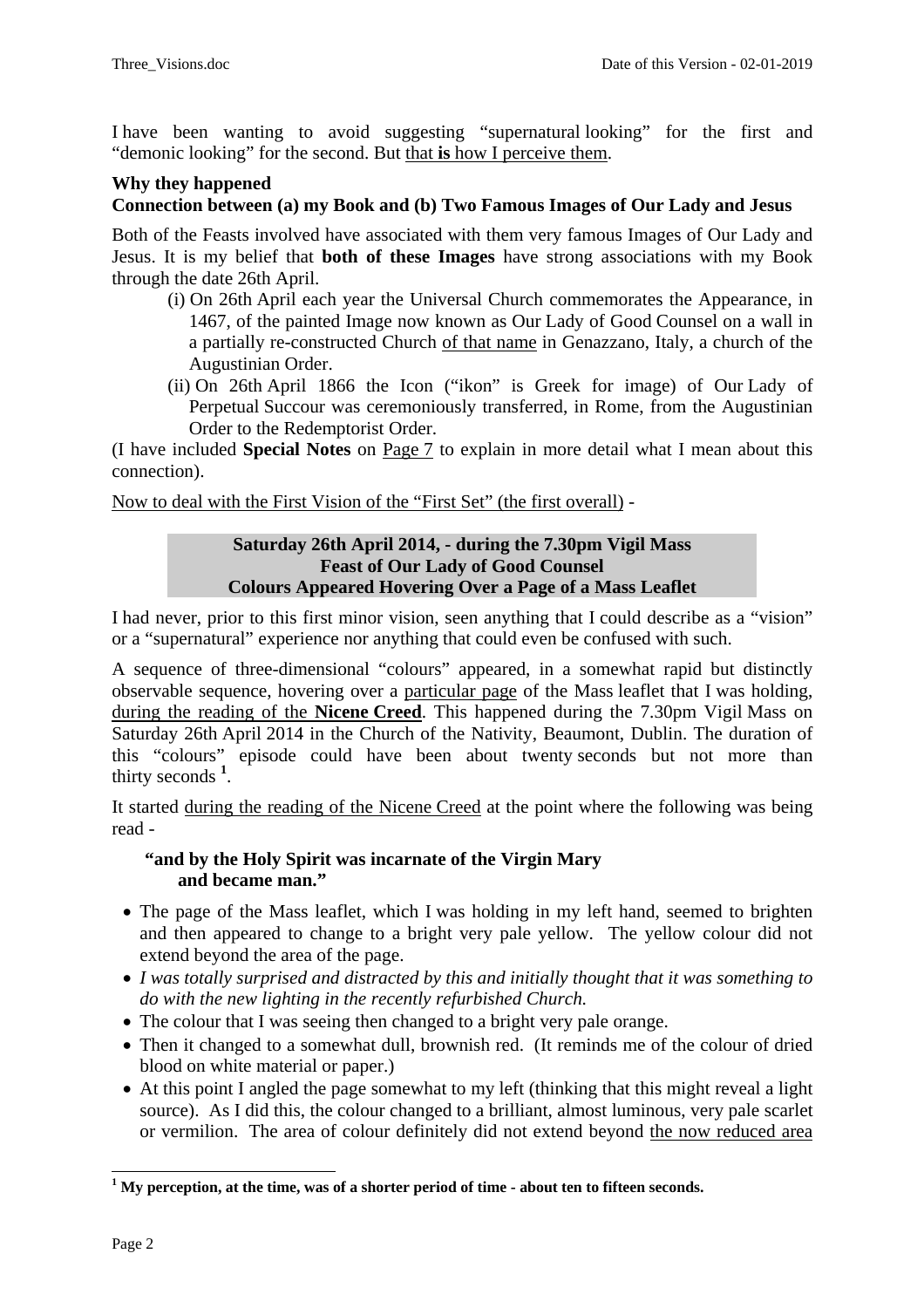of page that I was seeing - it took on the angled shape of the Mass Leaflet that I was then seeing.

- *I was seeing colours which were completely confined to, and taking on the shape of, the area of the page that I was looking at.*
- The colour then changed back from the bright very pale scarlet to the dull, brownish red.
- Then back to the bright very pale orange colour.
- Then back to the bright very pale yellow colour.
- I decided at that point (when the colour had reverted to yellow) to look away and did so as follows -

**Firstly**, I looked slightly to the left of the Mass Leaflet. An interesting thing happened. The yellow colour initially followed my line of sight but quickly seemed to jump back into alignment with the page. This caused the colour to appear to me to be like a transparent coloured filter hovering between me and the page about a centimetre away from the page.

**Secondly**, I looked around the church briefly and could not see any evidence of coloured light.

**Finally**, I looked towards the ceiling and again could not see evidence of coloured light.

- However, on looking back at the page, it still appeared to be bright very pale yellow but quickly changed back to the normal colour of paper.
- That was the end of the occurrence. Nothing else happened.
- All of this was over by the time the priest and congregation were finished reading the Creed.
- I had no sense of being "detached from my surroundings.

#### **Additional Observations about this First Minor Vision -**

- The colours were definitely not in my peripheral vision.
- The colours had appeared in a particular order and then cycled back through the exact same colours in the exact reverse order.
- On the return cycle through the colours the changes seemed to pause for me during the final bright pale yellow stage while I took time to look around. The yellow colour was still there when I looked back at the page and only then did it go.

## **Subsequent Consideration**

On Monday 18th May 2014, I read that the date in question (**26th April**) was the Feast of Our Lady of Good Counsel. Also on 18th May, I recalled that the date of my short Book - "The Single Most Important Truth" - was **26th April** 2012. I am satisfied that there is a connection between this minor vision and my Book. The date in question, Saturday (**26th April** in 2014), was the last day of Easter Week. It was also the vigil of Divine Mercy Sunday, the day on which Popes John XXIII and John Paul II were canonised.

#### **Noteworthy Characteristics of the "Colours"**

- 1. With the exception of the dull brownish red, all of the colours appeared to be bright, somewhat luminous and all but the dull red were definitely transparent. I was seeing through them to the words on the page.
- 2. The bright "colours" appeared to stand away from the page as if they were colour filters. Also, they remind me of the detached "glow" inside dim neon lights.
- 3. I was, thus, conscious of each colour being in three-dimensions.
- 4. Each transition from one colour to another was observably gradual and not abrupt.
- 5. The colours did not travel with my line of sight but stayed over the page.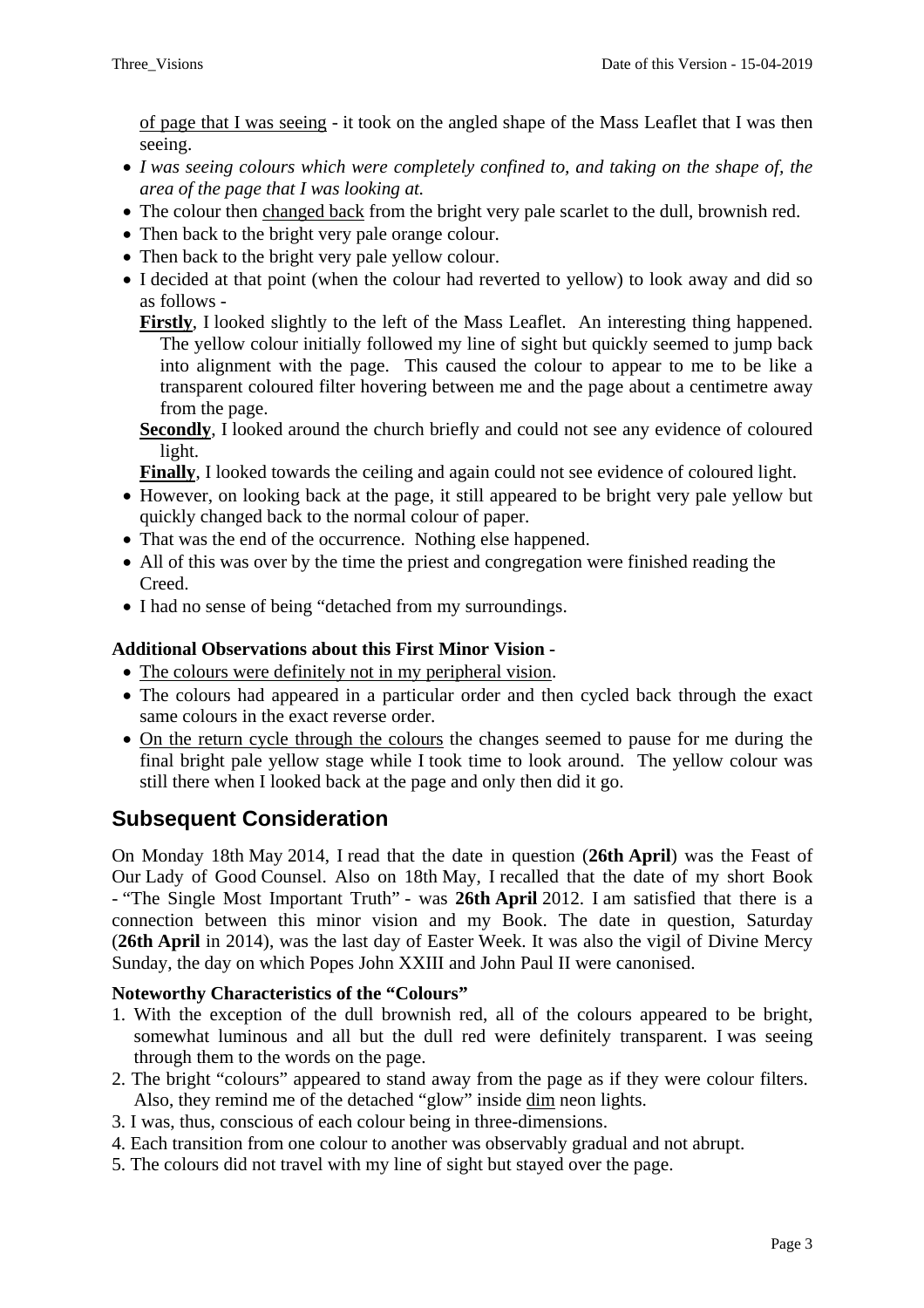- 6. The shape of the colours (notably in the case of the bright pale scarlet) exactly matched the shape of the page as I was seeing it.
- 7. The colours were not in my peripheral vision.

I had been taken completely by surprise when this happened. My immediate reaction was one of surprise and puzzlement only. No shock or suchlike.

Now to deal with the Second Vision of the "First Set" (the third overall) -

#### **Saturday 27th June 2015, - at Home just after Midnight Feast of Our Lady of Perpetual Succour Shadows Appeared on the Floors and Lower Parts of Walls**

This second "minor/simple vision" of the "First Set" occurred at home (not in the local Church). It started from about 0:45am on Saturday 27th June 2015 (this, it transpires, was the Feast of Our Lady of Perpetual Succour). It lasted for at least 15 to 20 minutes. This minor vision occurred in four separate parts.

In the **First Part** what I saw was as follows -

In general terms, from about 0:45am, I saw on the floor of the bathroom and part way up the lower parts of the walls (about the lower one third) what I would describe as **moving disjointed shadows of nondescript shapes**. Each shadow had the approximate shape of the following diagram -



Each was about one foot across (c.30cm). A significant feature was that the number of them was increasing rapidly. Eventually, all seemed to be connected to or were touching those adjacent to them in an interlocking fashion (**it became a very crowded scene**). They were moving about in a very fast, wild and frenetic manner.

This First Part progressed as follows. I had initially assumed that there was a moth or moths flying around the light and that I had disturbed them by switching the light on. However, I looked around the whole room and there were no flying insects and, in any event, there were just too many individual shadows. Looking again towards the floor, there seemed to be a big increase in the number of the moving disjointed shadows (**still moving frenetically**). So many, in fact, that they were now interlocking and were moving as if jostling for space. This time, I noticed that they were very pronounced and were a dark grey colour and not black. They looked evil. I admit to being "spooked" by what I was seeing. I took in my hand a blessed medal of Our Lady of Good Counsel that I had been carrying since February (2015). I then decided to just stare at the floor to see if I could better analyse what I was seeing. When I did so, these particular shadows disappeared immediately. This part had lasted about one to two minutes. But this was not the end.

In the **Second Part** what I saw was as follows -

I stared at the floor for a short while without seeing any shadows. Then, unconsciously not moving my head, I happened to look to the left only moving my eyes. I immediately saw a **long straight vertical line of shadow**, which appeared to me to be about an inch wide; it **moved from left to right**. That is, it moved in the opposite direction to the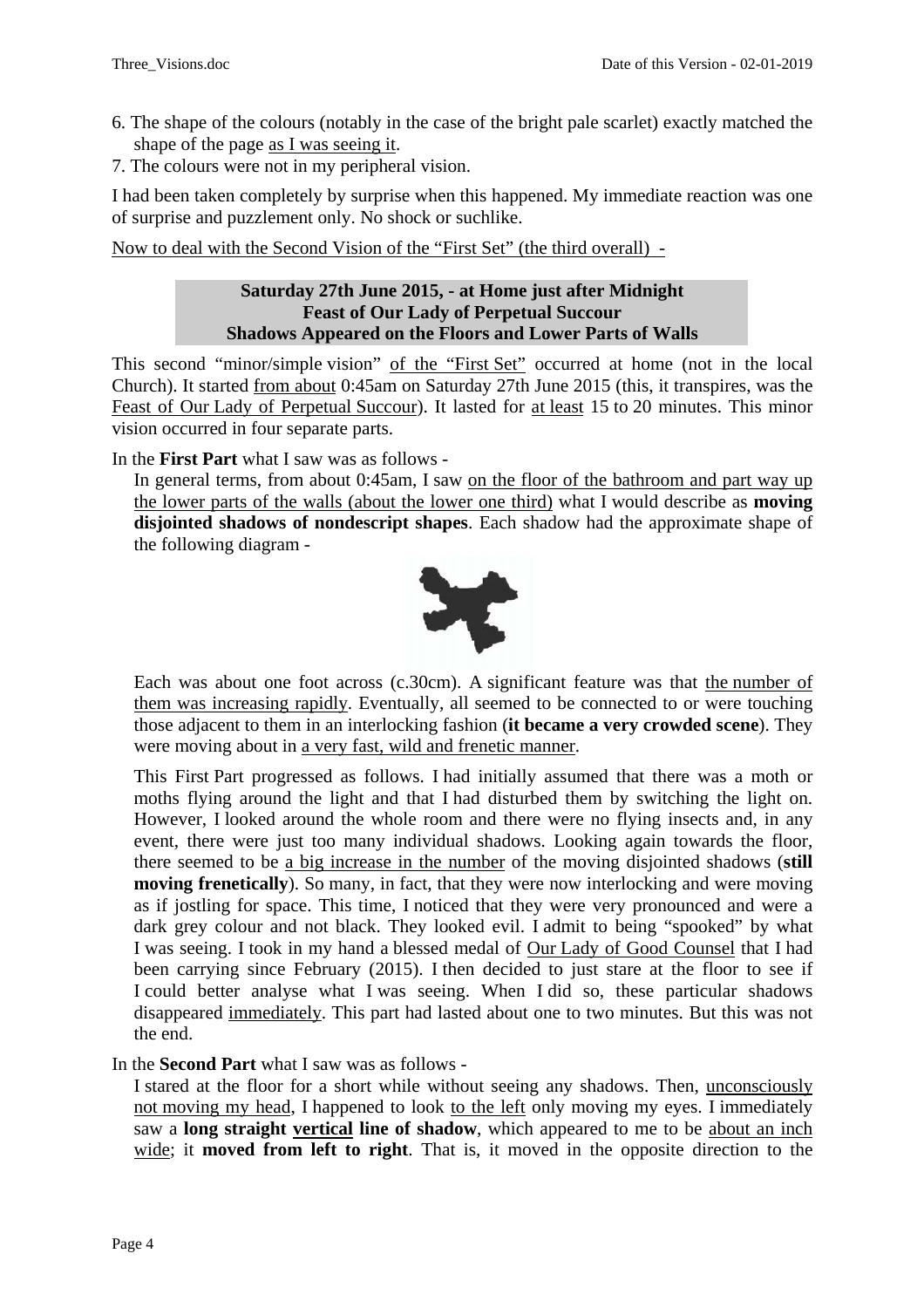direction that my eyes moved. The line resembled the shadow made on the ground by a thick ship's rope.

I then looked to the right, again not moving my head, and I saw a similar vertical line of shadow that moved from right to left. The line of shadow seemed to me to be an actual shadow **on the surface** of whatever happened to be in the general direction that I was looking rather than hovering between me and that surface. When I would stop moving my eyes, the line would disappear. When I would start moving my eyes again the line of shadow would reäppear. It was present only while my eyes were actually moving.

I then made similar eye movements up and down, this time deliberately not moving my head. I saw similarly behaving long straight lines of shadow except that they were now **horizontal** - that is, when I moved my eyes to look up, the line of shadow appeared and it moved down; when I moved my eyes to look down, the line appeared and it moved up. As long as I kept my eyes still, I did not see the line. Also, by controlling the speed of my eye movements I controlled the speed of movement of the shadows.

In the **Third Part** what I saw was as follows -

*The second phenomenon continued while the following happened*. I decided to look in the mirror in the bathroom to see if the line of shadow would appear in the reflection of the wall behind me. This might seem strange but I have forgotten whether or not I saw the line on the wall behind me. The reason is that I became distracted by a new phenomenon. When I moved my eyes, either up or down, I saw **about three lines of shadow** in the handbasin. These were NOT straight. They exactly followed the **curvature** of the inside of the handbasin. Again, they were visible only when my eyeballs were actually moving.

I then went to other rooms and was still able to see the straight vertical and horizontal line shadows, again only when I moved my eyes.

#### In the **Fourth Part** what I saw was as follows -

*The second phenomenon continued while the following happened*. When I was describing what I was seeing to my wife, I made a sweeping action with my hand and arm by way of illustrating the movement of the shadows that I was still seeing. As I moved my arm in this sweeping action, I could see a faint but distinct (NOT blurred) **image of my arm trailing after my arm**. This faint image distinctly showed my arm, fingers and thumb. The outer part of the image (where my fingers were) was trailing my actual arm by about 10 centimetres. It felt very weird to see this.

These shadows continued to be observable up to the time I went to bed, so I cannot say how long they might have lasted. They were not observable when I awoke on Saturday morning.

### **Points of Similarity Between these Two "Minor Visions"**

(a) Here is a list of some points of similarity between the two "Minor/Simple Visions" in the "First Set" -

- Both occurred on Church Feast Days dedicated to Our Lady viz. (i) Feast of Our Lady of Good Counsel (26th April) and (ii) Feast of Our Lady of Perpetual Succour (27th June).
- Both occurred on Saturdays. Saturdays are dedicated to Our Lady.
- Both are associated in some way with "light" -

 Emitting of light in the first (26th April 2014), and Blocking of light (shadow) in the second (27th June 2015).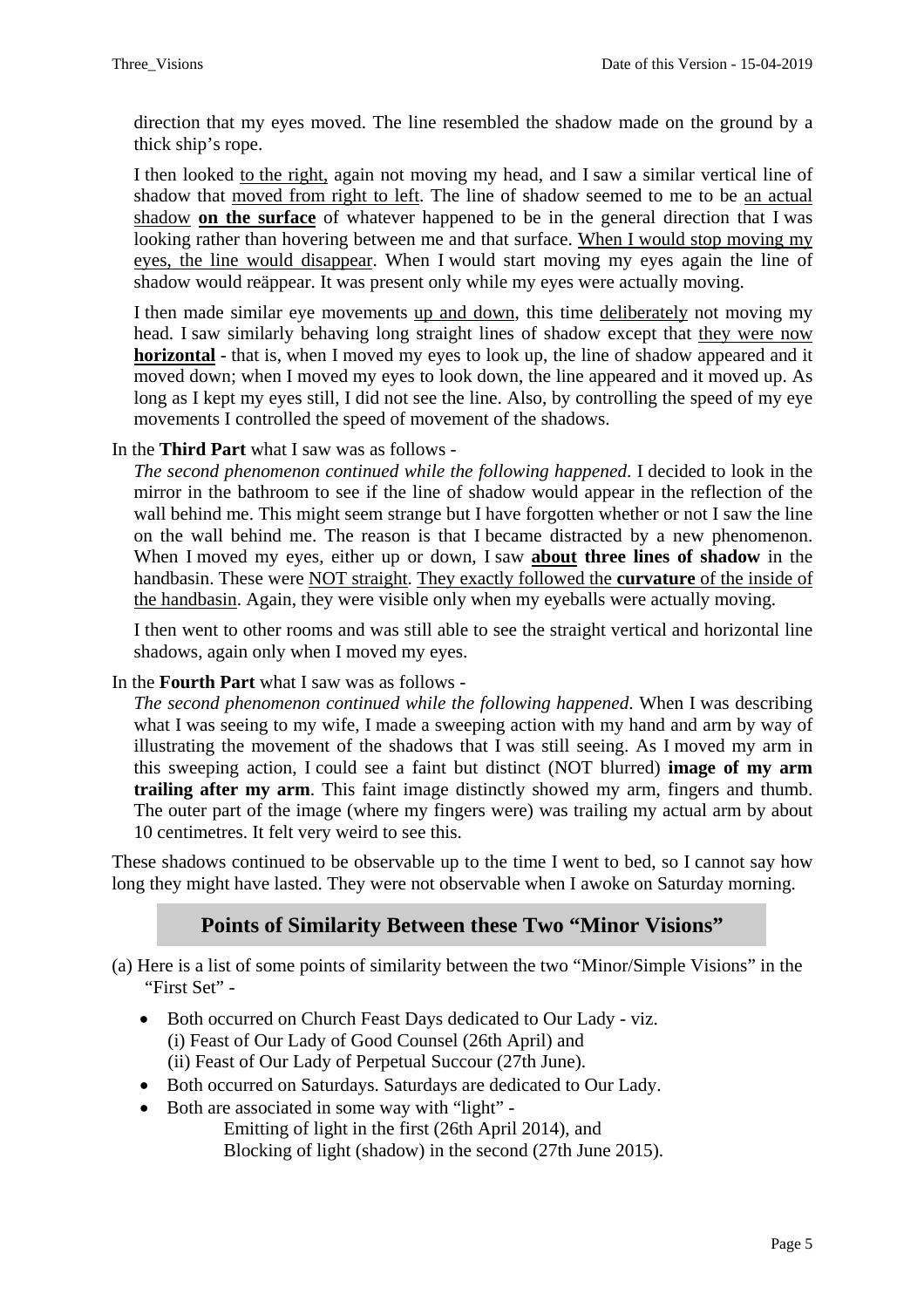- (b) Both of these took me by complete surprise. Even after the first had happened I had no predisposition to thinking that any other would occur.
- (c) I did not feel "detached" from my surroundings during either.

~~~~~~~~~~~~~~~~~~~~~~~~~~~~~~~~~~~~~~

### **Interestingly, there are also significant points of similarity between -**

- 1. The first minor vision of the first set (first vision overall), and
- 2. The only minor vision of the second set (second vision overall).
	- They both occurred in the same Church (The Church of the Nativity, Beaumont, Dublin).
	- I was sitting in, approximately, the same location in the Church.
	- Both occurred during Vigil Masses. Both Vigils were the Vigils of significant Church Feasts (Divine Mercy and Easter).
	- Both occurred during significant parts of the Mass (the Creed and the Gloria).
	- Both occurred at parts of the Mass during which it is customary to bow at some point when there is a reference to Jesus.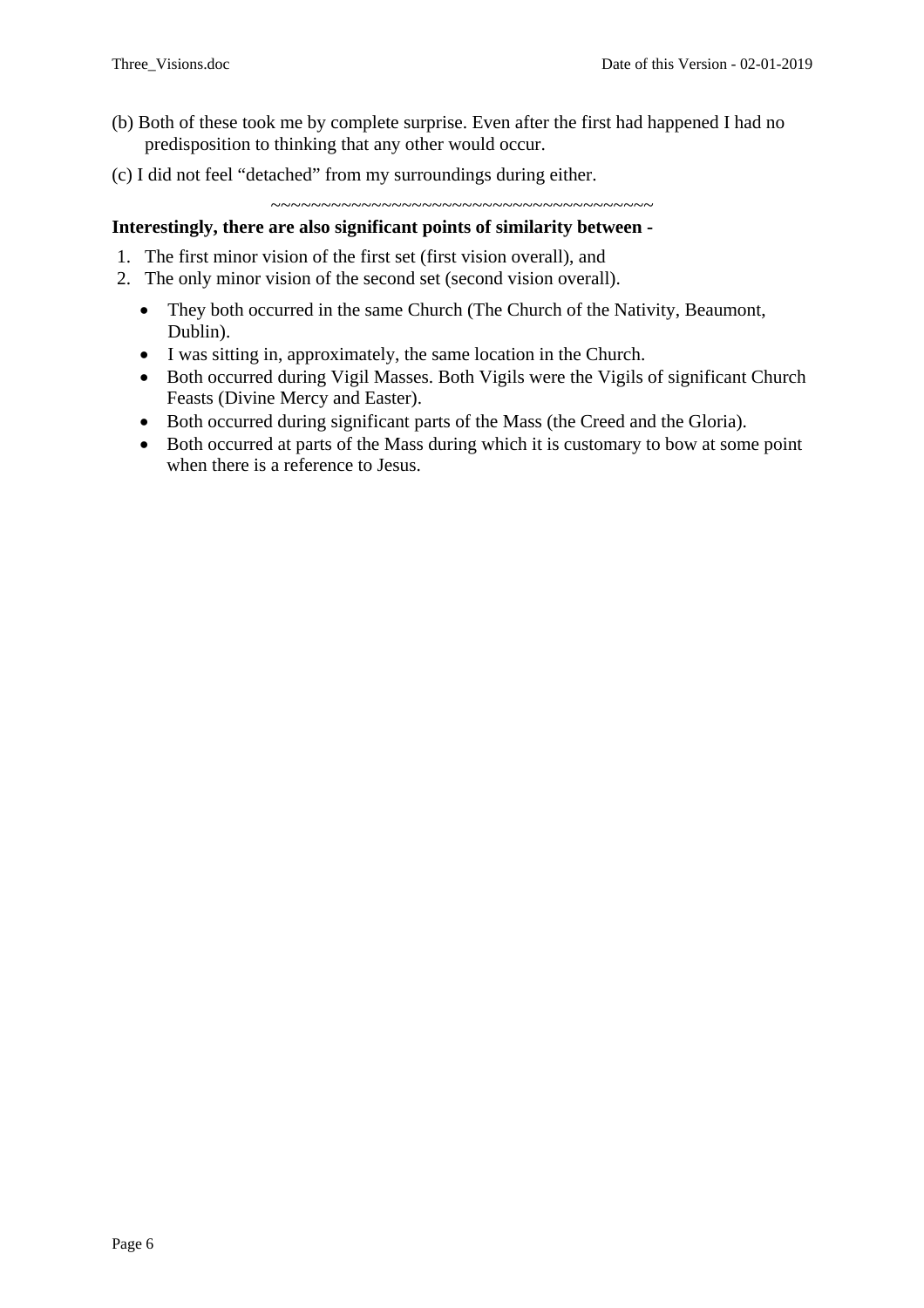#### **SPECIAL NOTES RELATING TO THE "FIRST SET"**

- 1. Both of the two Images associated with the two Feasts of Our Lady on which I saw the minor visions have strong associations with the 26th April and not just the Image of Our Lady of Good Counsel.
	- The Feast of Our Lady of Good Counsel is 26th April. This commemorates the mysterious appearance of a painted Image of Our Lady of Good Counsel on a wall in Genazzano (Italy) on 25th (sic) April 1467. That event is commemorated on 26th April because 25th April is the feast of St. Mark the Evangelist.
	- The Icon of Our Lady of Perpetual Succour was transferred, with great ceremony, from the Augustinian Order to the Redemptorist Order, in Rome, on 26th April 1866.
- 2. I am convinced that, since both Images have an association with 26th April and my Document/Book was dated 26th April 2012, this co-incidence of dates is suggesting an element of support from God and Our Lady for the content of the Book.
- 3. Some significant similarities exist between, on the one hand, what I saw in each "minor/simple vision" and, on the other hand, the two corresponding Images of Our Lady and Jesus.
	- (i) The Image in Genazzano, Our Lady of Good Counsel, has cheerful associations I was shown "colours".
	- (ii) The Icon in Rome, Our Lady of Perpetual Succour, has dark associations I was shown "shadows".
- 4. The following might not be of any significance but I will note it anyway
	- (i) The Image of Our Lady of Good Counsel in Genazzano seems to conform to Western Catholic ways of how to portray Our Lady and Jesus, while
	- (ii) The Icon of Our Lady of Perpetual Succour in Rome seems to conform to Eastern Orthodox ways of how to portray Them.
- 5. Mons. George Dillon, the writer of the book **Virgin Mother of Good Counsel (1884)**, describes something that occurred in the church in Genazzano (where the Image is housed) while he was offering Holy Mass there. He writes that he saw colour changes on the original painting and that some of Our Lady's features changed to become more joyous looking. He also wrote that, initially, he had been too embarrassed to mention this to anyone. See Section 7 of Chapter VI of his book. I also am embarrassed to talk about these minor visions.
- 6. In each case, I had been to Confession beforehand within a period of less than three weeks. A case for Monthly Confession..??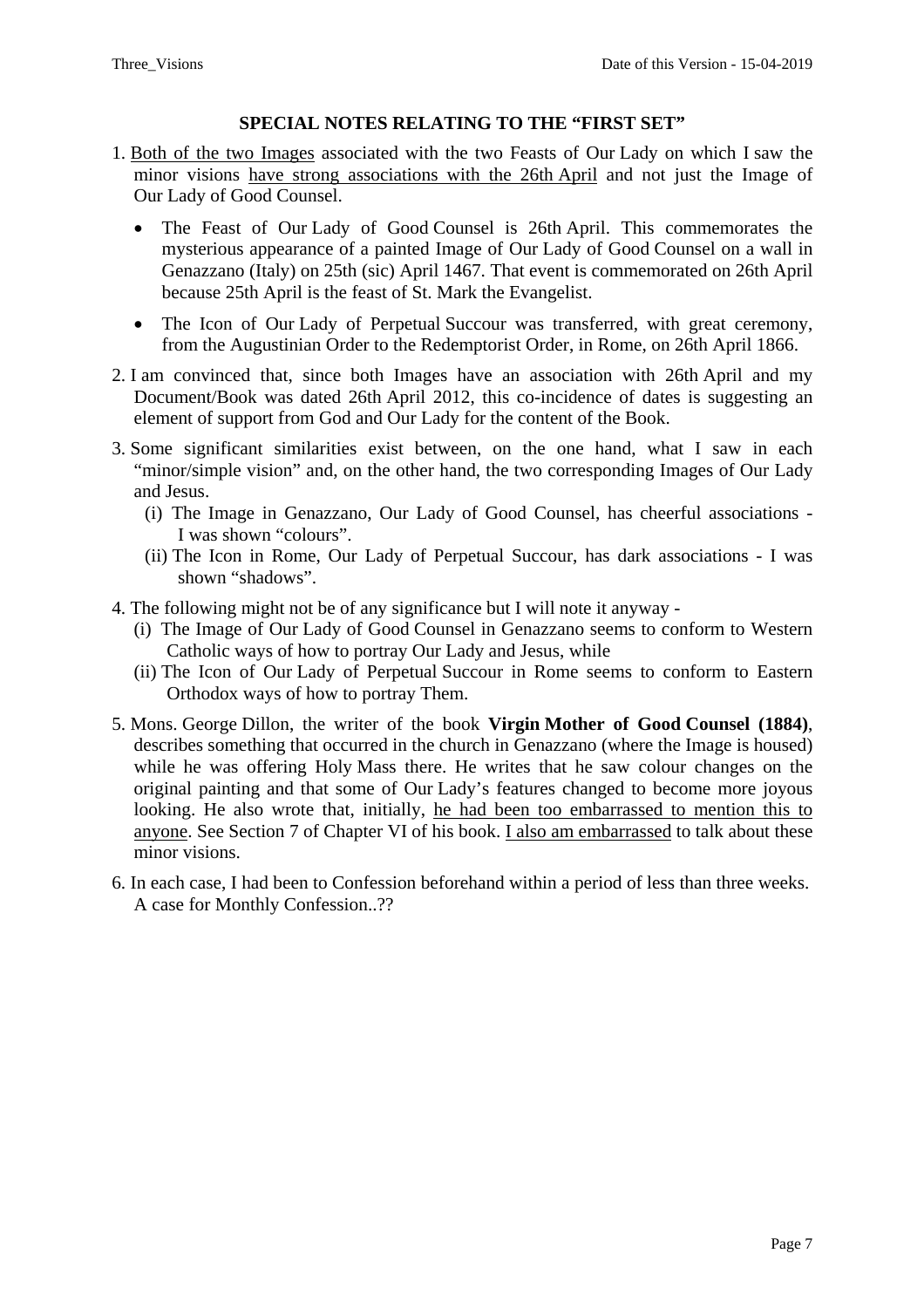# **The "Second Set"**

This "Second Set" consists of only one "minor/simple vision", that of -

**Saturday 4th April 2015** (The Vigil of Easter Sunday) **[2](#page-7-0)**

While I had initially dismissed it as invalid, I became satisfied, subsequent to the printing of the Second Edition of my book, that this minor vision was, in fact, valid **[3](#page-7-1)** . *The Second Edition was printed in October 2017. I changed my mind about the validity of the vision about February 2018*.

I had thought that the purpose of this minor vision was to indirectly point to my estimation of when the predicted Garabandal Great Miracle might occur - 11th April 2019. However, that date has now passed. I am not clear, therefore, what the purpose of the Minor Vision might be, if any. However, I will, nevertheless, describe it here.

#### **Saturday 4th April 2015, - during 9.00pm Easter Vigil Mass Non-specific Feast of Our Lady Everything appeared Monochrome Brownish Red**

The following happened, over a period of about twenty to thirty seconds **[4](#page-7-2)** . On **Saturday 4th April 2015**, during the 9.00pm Vigil Mass for Easter, during the singing of the Gloria (by the Choir), I observed that everything and everybody appeared to me to be without any colour except a monochrome brownish red colour. It was a few seconds before it registered with me that this was happening.

I then quickly looked down at the current page of the Mass Booklet that I was holding and it too appeared to be brownish red but it was readable. I looked very deliberately and very consciously at the backs of people in front of me and all appeared well lit and very clear to me except that everything was monochrome brownish red, ranging from darkish brownish red to very pale brownish red (almost white).

I looked towards my wife's Mass Booklet. It immediately appeared normal coloured to me and then instantly everything changed back to normal colours. There was no repeat of this occurrence. Apart from this occasion, I have never seen anything like this - that is, things appearing to be monochrome rather than coloured.

#### **IMPORTANT - As I have said above, I do not know what the purpose of this Minor Vision is, if any.**

 $\overline{a}$ 

<span id="page-7-0"></span>**<sup>2</sup> This date falls between the dates of the two minor visions which comprise the First "Set".**

<span id="page-7-1"></span>**<sup>3</sup> Let me explain** why I was, initially, somewhat sceptical about the possibility of this minor vision being of supernatural origin. **Firstly**, during the course of the Vigil Mass, the Church lights had been turned off fully twice while the congregation held lit candles. The light bulbs seem to me to be FLUORESCENT or LED rather than INCANDESCENT. Incandescent bulbs emit a continuous spectrum of light. On the other hand, most Fluorescent lights and LEDs have non-continuous spectra. At reduced voltage, or if faulty, a fluorescent light bulb can emit odd coloured light. You may have seen such an effect if you have even seen a fluorescent light which is on the way out. (*However, this is speculation; I do not know for certain that the particular bulbs in the Church are capable of causing a person to see monochrome only without some element of colour. Now I doubt that they can.*) **Secondly**, whereas the colours that I witnessed over a Mass Leaflet on Saturday 26th April 2014 were confined to the area of the Mass Leaflet that I could actually see and they did not extend beyond that area (everything else had normal colours), the monochrome colour that I saw on Saturday

<span id="page-7-2"></span><sup>4</sup>th April 2015 was visible from everything that I looked at in the Church. <sup>4</sup> **My perception, at the time, was that it was about ten to twenty seconds.**